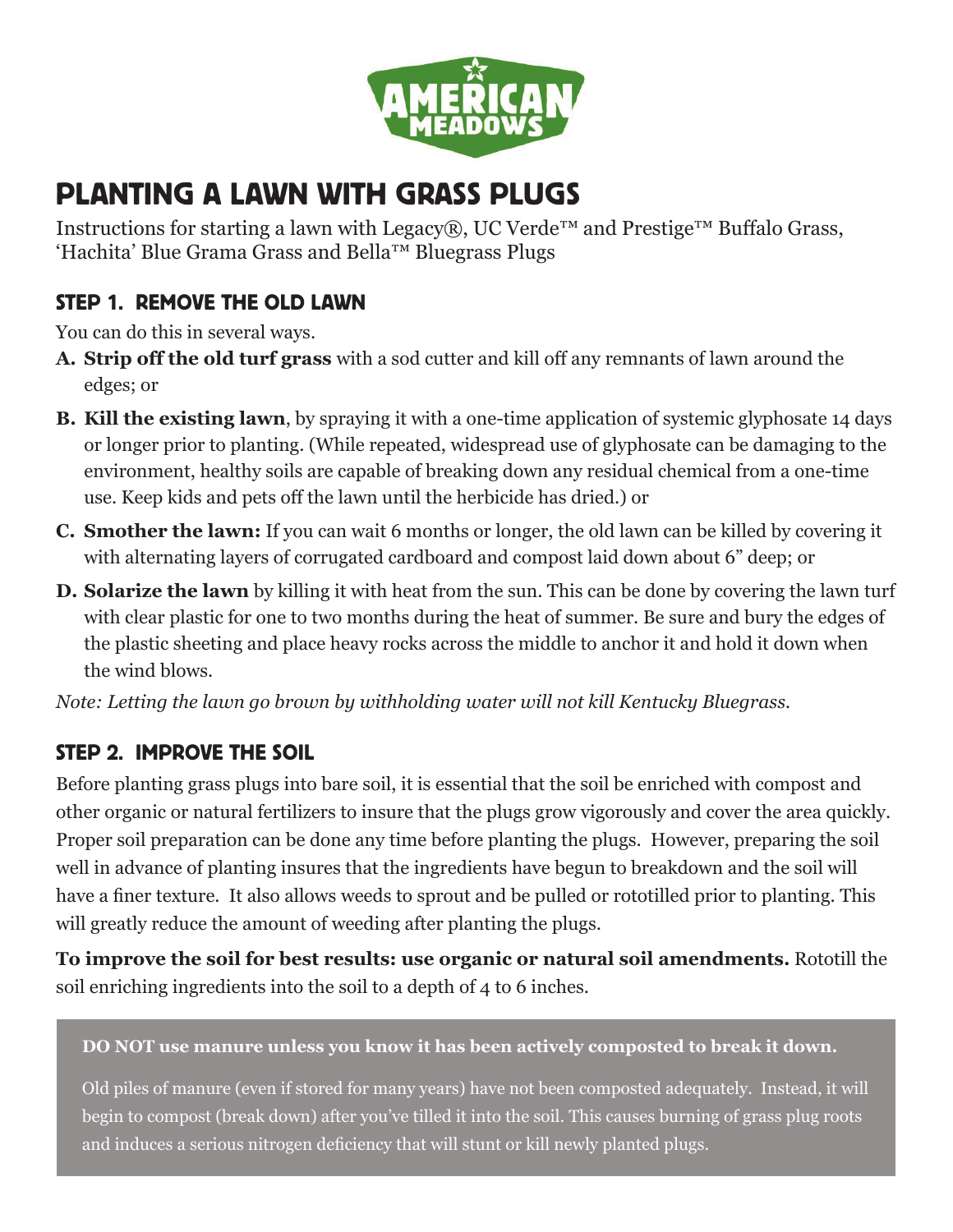# ONCE THE OLD LAWN IS GONE OR YOU ARE PLANTING INTO BARE SOIL, THERE ARE TWO WAYS TO PLANT THE PLUGS:

- A. You can plant into bare soil that has been enriched with compost and other natural or organic fertilizers.
- B. You can plant directly into dead turf that is thoroughly dead using the Drill and Fill Method (see below). **It is NOT recommended** that plugs be planted into a live lawn.

## METHOD A: PLANTING INTO BARE SOIL:

**1. Preparing the plugs for planting:** Before planting the plugs make sure they are well watered but not soggy. Make a few shallow slices into the sides and bottom of the plug's root ball to break the circling root growth and encourage lateral root growth into the surrounding soil. To speed the transplantation process the plugs should be removed from the plug tray, have their roots sliced and placed into a box or flat in the shade to await transplanting.

**Organic Plant Magic:** This all-purpose fertilizer is packed with every essential element required by plants to properly build and maintain themselves, including beneficial microorganisms and microbes. *For best success, we suggest using it as a root dip when planting grass plugs.* 

- **2. Measure the grid:** Use a string line marked every 6" or 12" (with a Magic Marker), stretch it between two stakes to show you where to plant each plug.
- **3. Using a hand trowel make a shallow hole**, plant the plug and firm it into place. Mulch with clean wheat straw to shade the soil and keep the plugs moist. Water thoroughly after the plugs are planted.

#### METHOD B: PLANTING PLUGS INTO DEAD TURF AREAS

**THE DRILL AND FILL METHOD:** This can be a real labor saving method when replacing your existing lawn. Assuming that the lawn was planted into well prepared soil, planting into the dead grass is a proven, labor saving method. This method also greatly reduces the amount of weeds that sprout once the plugs are planted.

- **1. Make sure the old lawn is dead, both foliage and roots.** Choose from the method that works best for you (see section 1 above). Don't make the mistake of assuming a completely brown patch of Kentucky Blue Grass (or any other turf grass) is dead from lack of water. Many grasses survive drought by going dormant only to "wake up" when water is made available. **Organic Plant Magic:** This all-purpose fertilizer is packed with every essential element required by plants to properly build and maintain themselves, including beneficial microorganisms and microbes. *For best success, we suggest using it as a root dip when planting grass plugs.*
- **2. Preparing the plugs for planting:** Before planting the plugs make sure they are well watered but not soggy. Make a few shallow slices into the sides and bottom of the plug's root ball to break the circling root growth and encourage lateral root growth into the surrounding soil. To speed the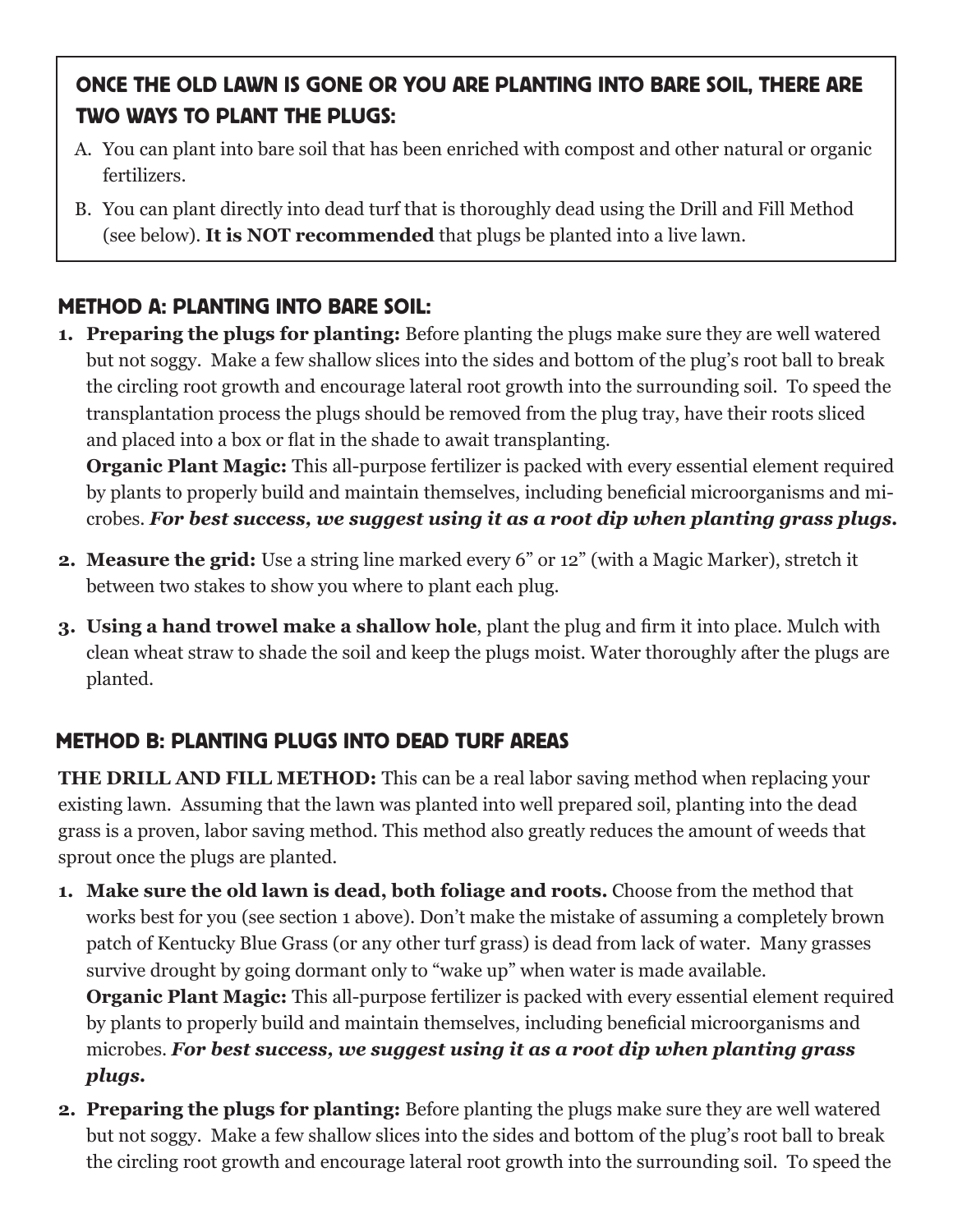transplantation process the plugs should be removed from the plug tray, have their roots sliced and placed into a box or flat in the shade to await transplanting.

- **3. Measure the grid:** Use a string line marked every 6" or 12" (with a Magic Marker), stretch it between two stakes to show you where to plant each plug.
- **4. Use a cordless drill to make the planting holes:** Using a cordless drill and a 1 ¼" diameter wood boring bit, drill 1 inch deep holes on a grid 6" or 12" apart, place the plug in the hole and step on it to firm it into the soil. Plant the row and move the stakes to the next row. When done planting the whole area, water thoroughly.

#### WATERING

**Frequency:** Water in newly planted plugs thoroughly so that the soil is wet to a depth of 4-6 inches. The frequency of subsequent irrigation will depend on how quickly the soil dries. Water enough to keep the soil damp but not muddy with standing puddles.

**First week to 10 days:** Water daily in the early evening.

**Next couple of weeks:** As the plugs begin to root-out into the soil and grow, watering can be reduced to every 2nd or 3rd day. Plugs that are taking hold and rooting-out will be noticeably greener and have longer, larger leaf blades than one's that haven't.

After the first month: If it's not too hot and dry, your growing plugs will need watering no more than one to two times per week, putting down an inch of water each time. Use several empty coffee cans placed around the newly planted area to measure the amount of water applied. Even xeric native grasses like Buffalo and Grama grass need regular irrigation that first growing season. Once established, the amount of water needed next growing season will be much less!

**Watering sloped areas:** If you've planted on a slope, be sure to mulch the plugs with clean, weedfree straw. Water the soil with a fine spray, just enough that the water is absorbed by the soil and doesn't run off. Repeat 3 or 4 times at 5 minute intervals until the soil is wet to a depth of several inches.

*This is only a suggested watering schedule. Anytime the plugs are looking gray-green and the grass blades look thin and folded, they need water. The first couple of times you water, check the depth of the soil moisture after you water by digging into the soil to visually examine how deeply the water as penetrated. You'll soon learn how much and how often your soil will need watering to keep the plugs moist.* 

## **WEEDING**

Weeds will sprout quickly in newly planted areas. Weed control is essential so they don't smother your new plugs. Pull weeds when they're small.

**Hand Weeding:** You'll need to pull weeds until the plugs have grown together for best establishment of your new lawn. When hand weeding, use a couple of wide wood board pieces to stand and